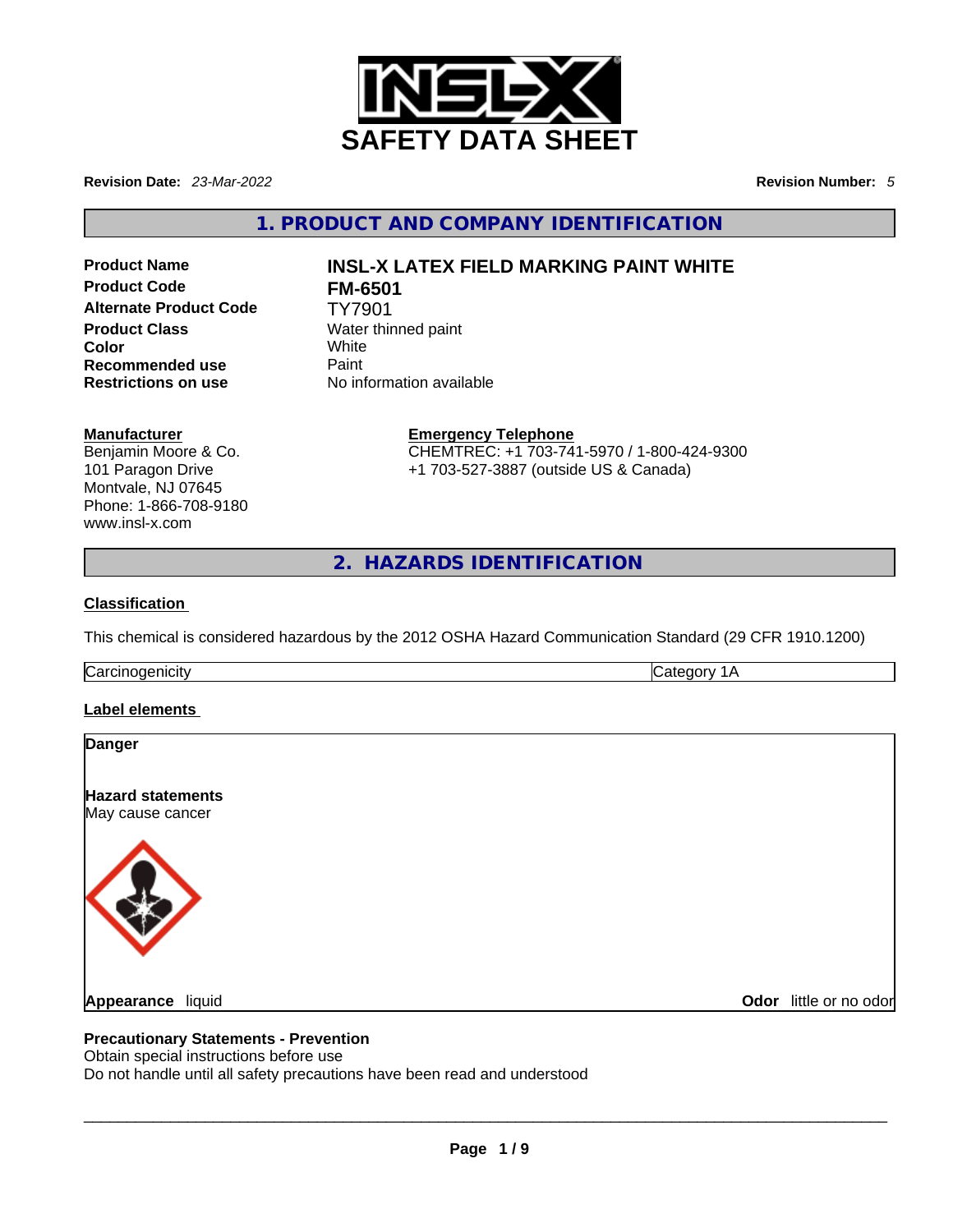Use personal protective equipment as required

#### **Precautionary Statements - Response**

IF exposed or concerned: Get medical advice/attention

#### **Precautionary Statements - Storage**

Store locked up

#### **Precautionary Statements - Disposal**

Dispose of contents/container to an approved waste disposal plant

#### **Hazards not otherwise classified (HNOC)**

Not applicable

#### **Other information**

No information available

 **WARNING:** This product contains isothiazolinone compounds at levels of <0.1%. These substances are biocides commonly found in most paints and a variety of personal care products as a preservative. Certain individuals may be sensitive or allergic to these substances, even at low levels.

#### **3. COMPOSITION INFORMATION ON COMPONENTS**

| <b>Chemical name</b> | CAS No.    | Weight-%    |
|----------------------|------------|-------------|
| Kaolin, calcined     | 92704-41-1 | $15 - 20$   |
| Limestone            | 1317-65-3  | $5 - 10$    |
| Titanium dioxide     | 13463-67-7 | $5 - 10$    |
| Nepheline syenite    | 37244-96-5 | - 5         |
| Zinc oxide           | 1314-13-2  | $0.1 - 0.5$ |
| Silica, crystalline  | 14808-60-7 | $0.1 - 0.5$ |

#### **4. FIRST AID MEASURES**

| <b>General Advice</b>                            | No hazards which require special first aid measures.                                                     |
|--------------------------------------------------|----------------------------------------------------------------------------------------------------------|
| <b>Eye Contact</b>                               | Rinse thoroughly with plenty of water for at least 15 minutes and consult a<br>physician.                |
| <b>Skin Contact</b>                              | Wash off immediately with soap and plenty of water while removing all<br>contaminated clothes and shoes. |
| <b>Inhalation</b>                                | Move to fresh air. If symptoms persist, call a physician.                                                |
| Ingestion                                        | Clean mouth with water and afterwards drink plenty of water. Consult a physician<br>if necessary.        |
| <b>Most Important</b><br><b>Symptoms/Effects</b> | None known.                                                                                              |
| <b>Notes To Physician</b>                        | Treat symptomatically.                                                                                   |
|                                                  |                                                                                                          |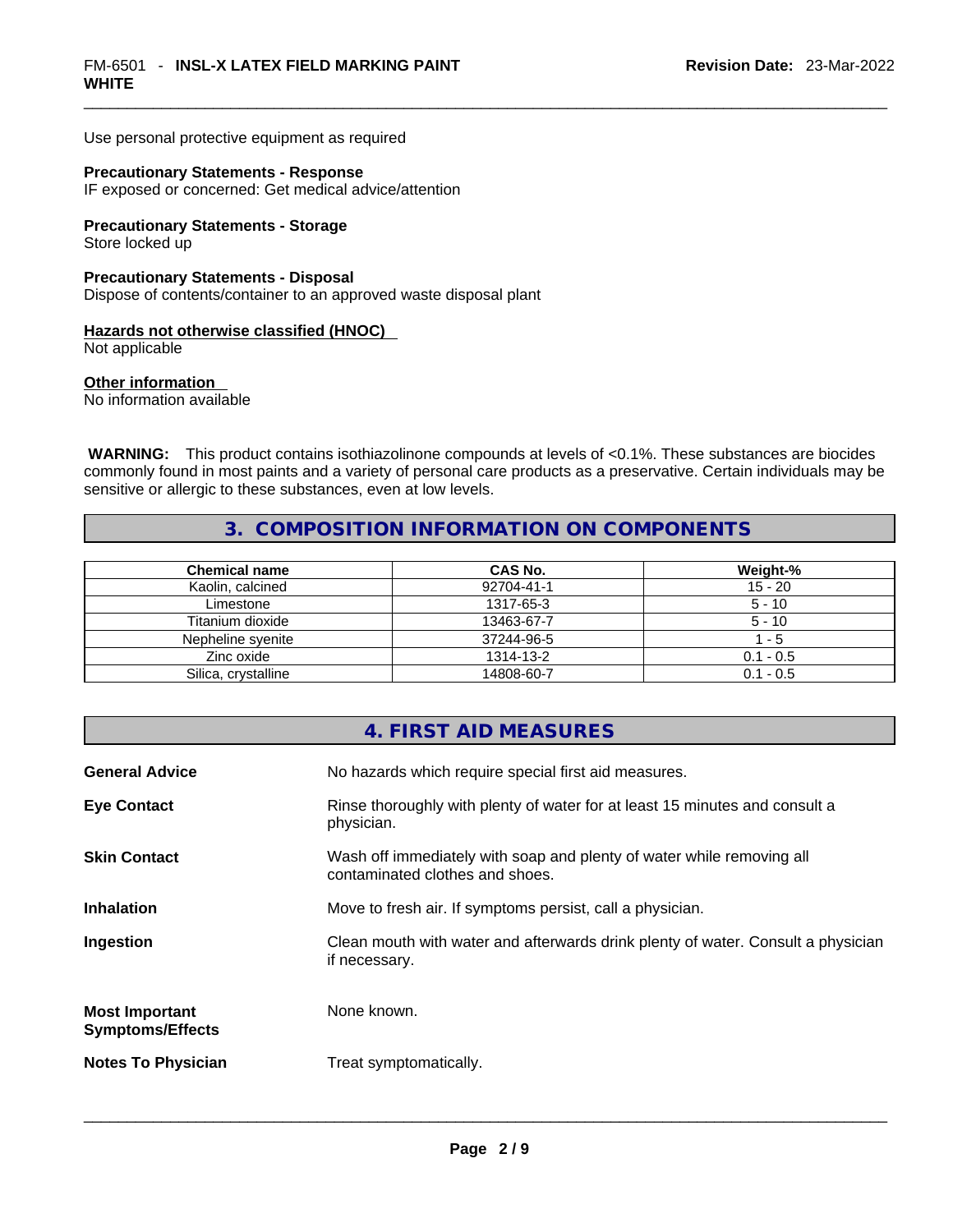# **5. FIRE-FIGHTING MEASURES**

| <b>Suitable Extinguishing Media</b>                                                                                   | Use extinguishing measures that are appropriate to local<br>circumstances and the surrounding environment.                                   |
|-----------------------------------------------------------------------------------------------------------------------|----------------------------------------------------------------------------------------------------------------------------------------------|
| Protective equipment and precautions for firefighters                                                                 | As in any fire, wear self-contained breathing apparatus<br>pressure-demand, MSHA/NIOSH (approved or equivalent)<br>and full protective gear. |
| <b>Specific Hazards Arising From The Chemical</b>                                                                     | Closed containers may rupture if exposed to fire or<br>extreme heat.                                                                         |
| Sensitivity to mechanical impact                                                                                      | No.                                                                                                                                          |
| Sensitivity to static discharge                                                                                       | No.                                                                                                                                          |
| <b>Flash Point Data</b><br>Flash point (°F)<br>Flash Point (°C)<br><b>Method</b><br><b>Flammability Limits In Air</b> | Not applicable<br>Not applicable<br>Not applicable                                                                                           |
| Lower flammability limit:<br><b>Upper flammability limit:</b>                                                         | Not applicable<br>Not applicable                                                                                                             |
| <b>NFPA</b><br>Health: 1<br><b>Flammability: 0</b>                                                                    | <b>Instability: 0</b><br><b>Special:</b> Not Applicable                                                                                      |
| <b>NFPA Legend</b><br>0 - Not Hazardous<br>1 - Slightly<br>2 - Moderate                                               |                                                                                                                                              |

- 2 Moderate 3 - High
- 
- 4 Severe

*The ratings assigned are only suggested ratings, the contractor/employer has ultimate responsibilities for NFPA ratings where this system is used.* 

*Additional information regarding the NFPA rating system is available from the National Fire Protection Agency (NFPA) at www.nfpa.org.* 

#### **6. ACCIDENTAL RELEASE MEASURES**

| <b>Personal Precautions</b>      | Avoid contact with skin, eyes and clothing. Ensure adequate ventilation.                             |
|----------------------------------|------------------------------------------------------------------------------------------------------|
| <b>Other Information</b>         | Prevent further leakage or spillage if safe to do so.                                                |
| <b>Environmental precautions</b> | See Section 12 for additional Ecological Information.                                                |
| <b>Methods for Cleaning Up</b>   | Soak up with inert absorbent material. Sweep up and shovel into suitable<br>containers for disposal. |

# **7. HANDLING AND STORAGE**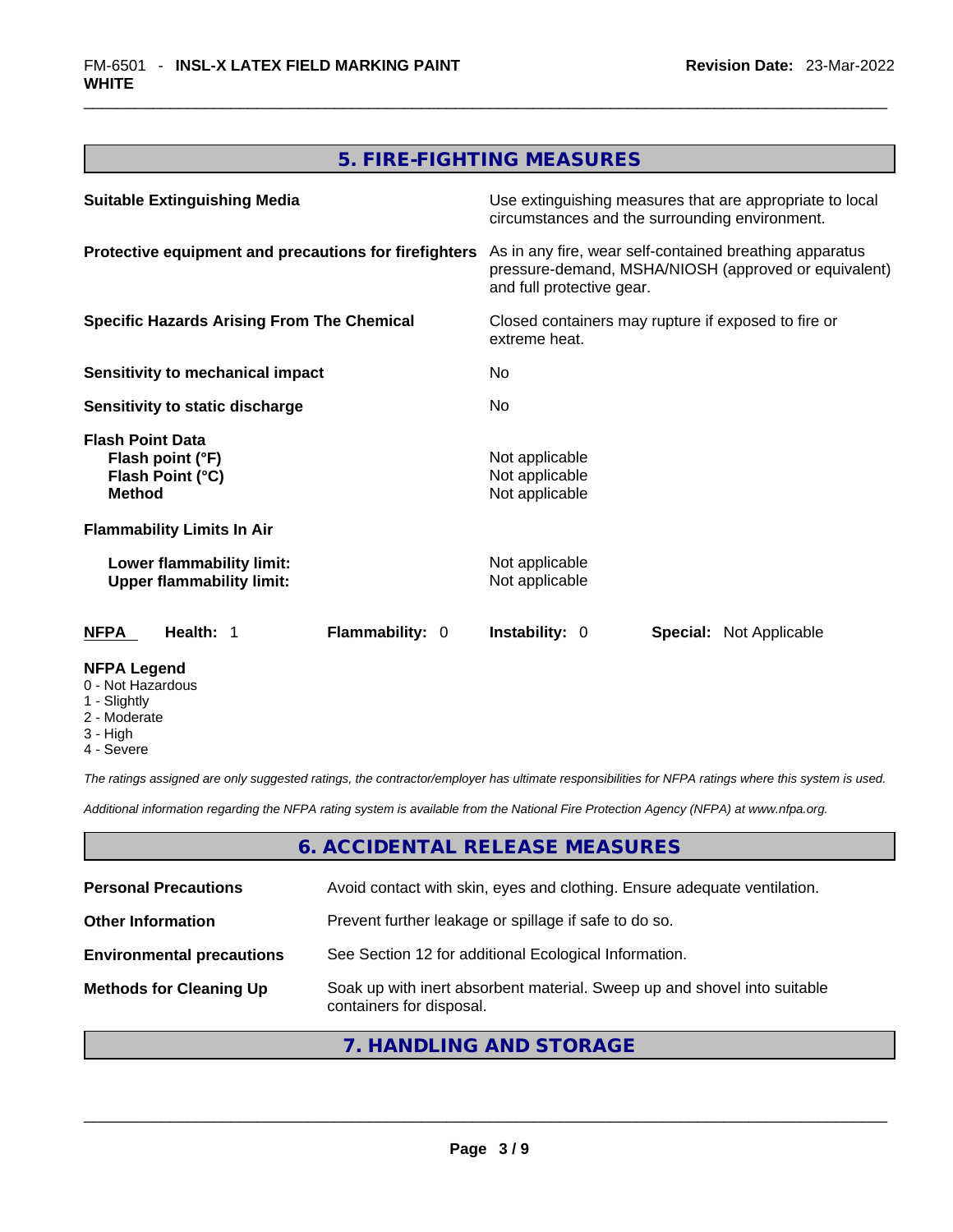| <b>Handling</b>               | Avoid contact with skin, eyes and clothing. Avoid breathing vapors, spray mists or<br>sanding dust. In case of insufficient ventilation, wear suitable respiratory<br>equipment. |
|-------------------------------|----------------------------------------------------------------------------------------------------------------------------------------------------------------------------------|
| <b>Storage</b>                | Keep container tightly closed. Keep out of the reach of children.                                                                                                                |
| <b>Incompatible Materials</b> | No information available                                                                                                                                                         |
|                               |                                                                                                                                                                                  |

### **8. EXPOSURE CONTROLS/PERSONAL PROTECTION**

#### **Exposure Limits**

| <b>Chemical name</b> | <b>ACGIH TLV</b>                                  | <b>OSHA PEL</b>                                        |
|----------------------|---------------------------------------------------|--------------------------------------------------------|
| Limestone            | N/E                                               | $15 \text{ mg/m}^3$ - TWA                              |
|                      |                                                   | $5 \text{ mg/m}^3$ - TWA                               |
| Titanium dioxide     | TWA: $10 \text{ mg/m}^3$                          | 15 mg/m <sup>3</sup> - TWA                             |
| Zinc oxide           | STEL: 10 mg/m <sup>3</sup> respirable particulate | $5 \text{ mg/m}^3$ - TWA                               |
|                      | matter                                            | 15 mg/m <sup>3</sup> - TWA                             |
|                      | TWA: 2 mg/m <sup>3</sup> respirable particulate   |                                                        |
|                      | matter                                            |                                                        |
| Silica, crystalline  | TWA: 0.025 mg/m <sup>3</sup> respirable           | 50 $\mu$ g/m <sup>3</sup> - TWA Respirable crystalline |
|                      | particulate matter                                | silica 50 $\mu$ g/m <sup>3</sup> - TWA                 |
|                      |                                                   |                                                        |

#### **Legend**

ACGIH - American Conference of Governmental Industrial Hygienists Exposure Limits OSHA - Occupational Safety & Health Administration Exposure Limits N/E - Not Established

| <b>Engineering Measures</b>                                                                                                   | Ensure adequate ventilation, especially in confined areas.                                                                                                  |  |
|-------------------------------------------------------------------------------------------------------------------------------|-------------------------------------------------------------------------------------------------------------------------------------------------------------|--|
| <b>Personal Protective Equipment</b><br><b>Eye/Face Protection</b><br><b>Skin Protection</b><br><b>Respiratory Protection</b> | Safety glasses with side-shields.<br>Protective gloves and impervious clothing.<br>In case of insufficient ventilation wear suitable respiratory equipment. |  |
| <b>Hygiene Measures</b>                                                                                                       | Avoid contact with skin, eyes and clothing. Remove and wash contaminated<br>clothing before re-use. Wash thoroughly after handling.                         |  |

# **9. PHYSICAL AND CHEMICAL PROPERTIES**

| Appearance              | liauid            |
|-------------------------|-------------------|
| Odor                    | little or no odor |
| <b>Odor Threshold</b>   | No information av |
| Density (Ibs/gal)       | 10.95 - 11.05     |
| <b>Specific Gravity</b> | $1.31 - 1.33$     |
| рH                      | No information av |
| <b>Viscosity (cps)</b>  | No information av |
| Solubility(ies)         | No information av |
| <b>Water solubility</b> | No information av |
| <b>Evaporation Rate</b> | No information av |
| Vapor pressure          | No information av |
| Vapor density           | No information av |

little or no odor **No information available Density (lbs/gal)** 10.95 - 11.05 **Specific Gravity** 1.31 - 1.33 No information available **Viscosity (cps)** No information available **Solubility(ies)** No information available **No information available Evaporation Rate** No information available No information available<br>No information available **Vapor density** No information available \_\_\_\_\_\_\_\_\_\_\_\_\_\_\_\_\_\_\_\_\_\_\_\_\_\_\_\_\_\_\_\_\_\_\_\_\_\_\_\_\_\_\_\_\_\_\_\_\_\_\_\_\_\_\_\_\_\_\_\_\_\_\_\_\_\_\_\_\_\_\_\_\_\_\_\_\_\_\_\_\_\_\_\_\_\_\_\_\_\_\_\_\_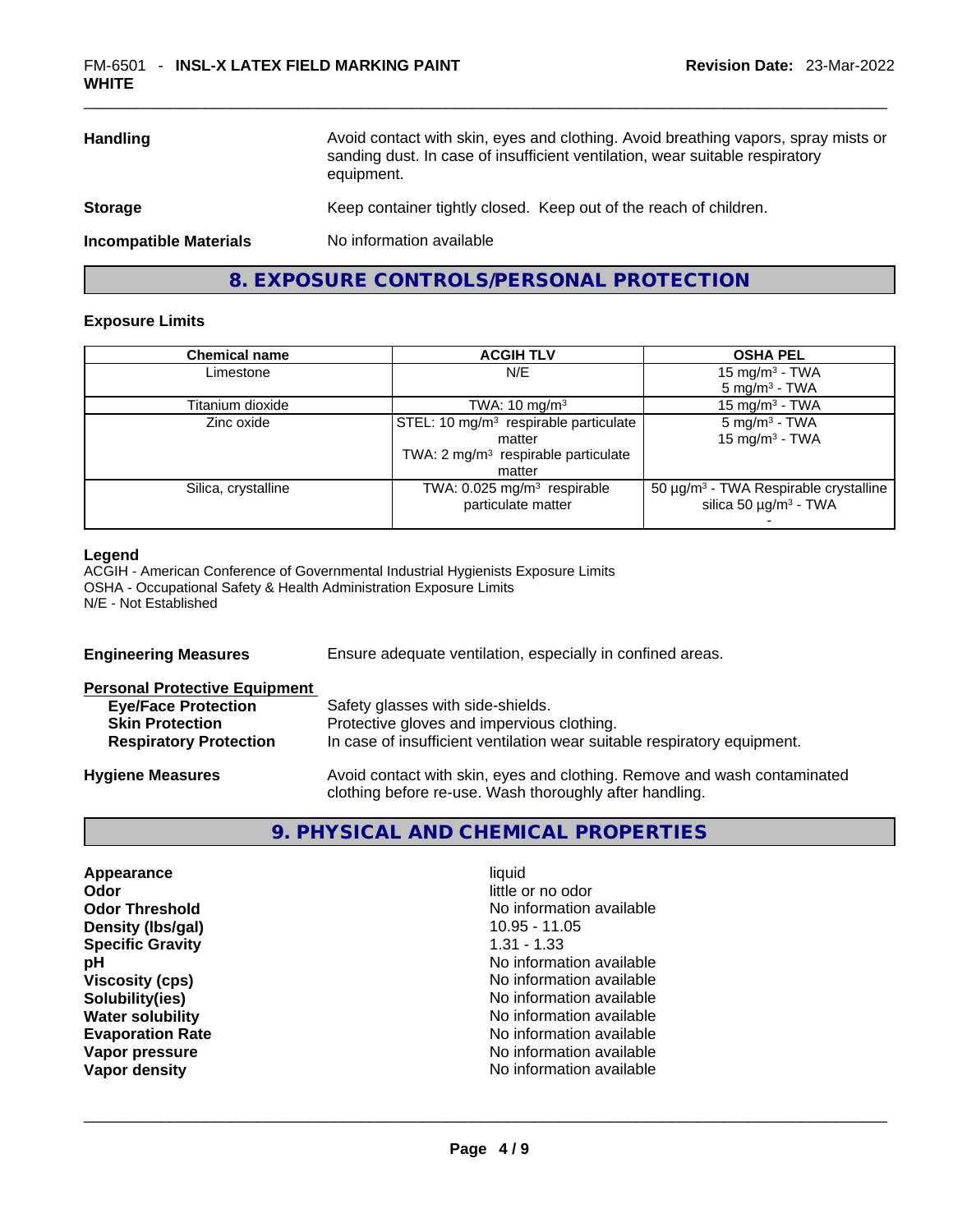| Wt. % Solids                         | $40 - 50$                |
|--------------------------------------|--------------------------|
| Vol. % Solids                        | $25 - 35$                |
| Wt. % Volatiles                      | $50 - 60$                |
| Vol. % Volatiles                     | $65 - 75$                |
| VOC Regulatory Limit (g/L)           | < 50                     |
| <b>Boiling Point (°F)</b>            | 212                      |
| <b>Boiling Point (°C)</b>            | 100                      |
| Freezing point (°F)                  | 32                       |
| <b>Freezing Point (°C)</b>           | 0                        |
| Flash point (°F)                     | Not applicable           |
| Flash Point (°C)                     | Not applicable           |
| <b>Method</b>                        | Not applicable           |
| Flammability (solid, gas)            | Not applicable           |
| <b>Upper flammability limit:</b>     | Not applicable           |
| Lower flammability limit:            | Not applicable           |
| <b>Autoignition Temperature (°F)</b> | No information available |
| <b>Autoignition Temperature (°C)</b> | No information available |
| Decomposition Temperature (°F)       | No information available |
| Decomposition Temperature (°C)       | No information available |
| <b>Partition coefficient</b>         | No information available |

# **10. STABILITY AND REACTIVITY**

| <b>Reactivity</b>                       | Not Applicable                           |
|-----------------------------------------|------------------------------------------|
| <b>Chemical Stability</b>               | Stable under normal conditions.          |
| <b>Conditions to avoid</b>              | Prevent from freezing.                   |
| <b>Incompatible Materials</b>           | No materials to be especially mentioned. |
| <b>Hazardous Decomposition Products</b> | None under normal use.                   |
| Possibility of hazardous reactions      | None under normal conditions of use.     |

# **11. TOXICOLOGICAL INFORMATION**

| <b>Product Information</b>                                                                 |                                           |  |
|--------------------------------------------------------------------------------------------|-------------------------------------------|--|
| Information on likely routes of exposure                                                   |                                           |  |
| <b>Principal Routes of Exposure</b>                                                        | Eye contact, skin contact and inhalation. |  |
| <b>Acute Toxicity</b>                                                                      |                                           |  |
| <b>Product Information</b>                                                                 | No information available                  |  |
| Symptoms related to the physical, chemical and toxicological characteristics               |                                           |  |
| <b>Symptoms</b>                                                                            | No information available                  |  |
| Delayed and immediate effects as well as chronic effects from short and long-term exposure |                                           |  |
|                                                                                            |                                           |  |
|                                                                                            |                                           |  |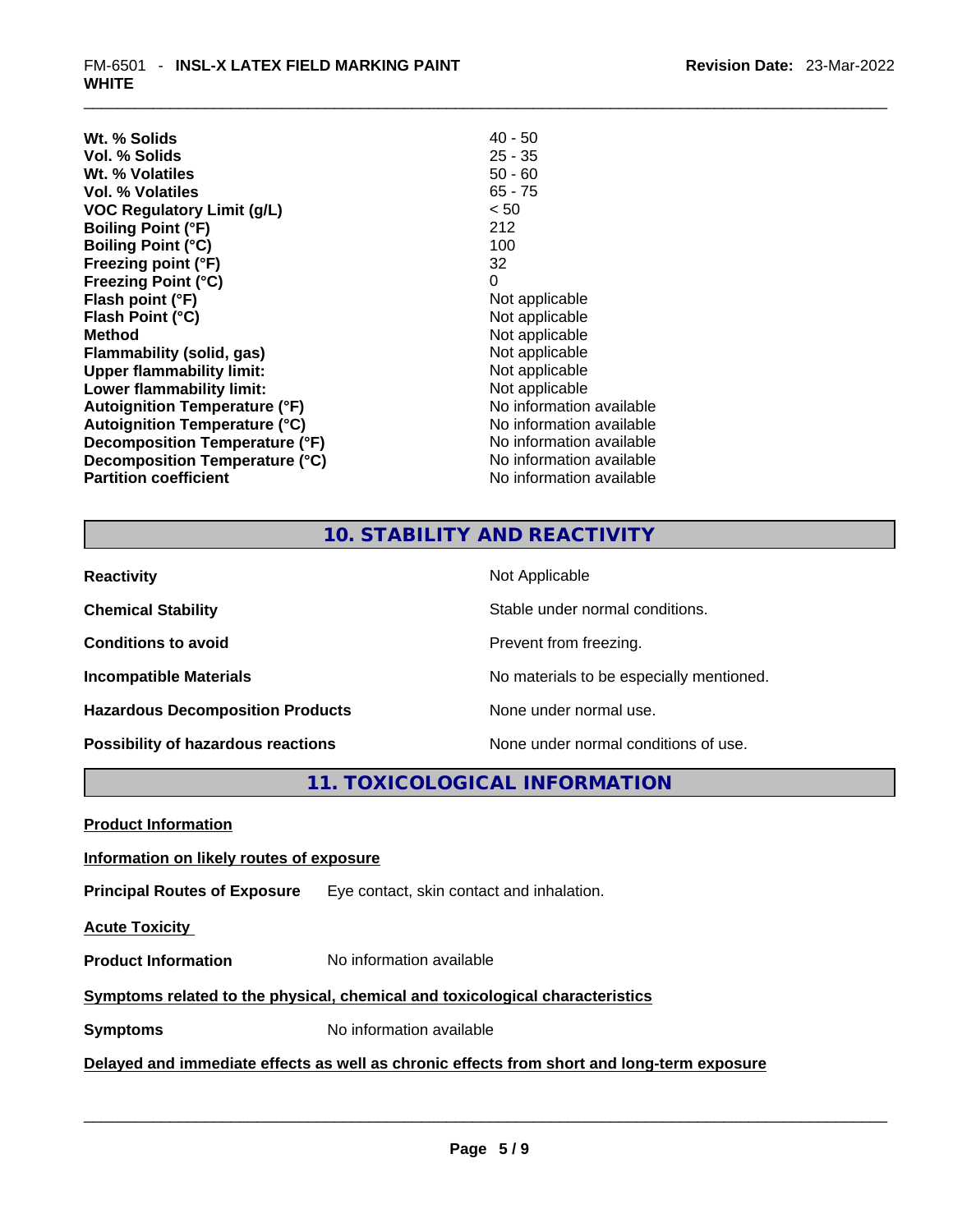| Eye contact                     | May cause slight irritation.                                                      |
|---------------------------------|-----------------------------------------------------------------------------------|
| <b>Skin contact</b>             | Substance may cause slight skin irritation. Prolonged or repeated contact may dry |
|                                 | skin and cause irritation.                                                        |
| <b>Inhalation</b>               | May cause irritation of respiratory tract.                                        |
| Ingestion                       | Ingestion may cause gastrointestinal irritation, nausea, vomiting and diarrhea.   |
| <b>Sensitization</b>            | No information available                                                          |
| <b>Neurological Effects</b>     | No information available.                                                         |
| <b>Mutagenic Effects</b>        | No information available.                                                         |
| <b>Reproductive Effects</b>     | No information available.                                                         |
| <b>Developmental Effects</b>    | No information available.                                                         |
| Target organ effects            | No information available.                                                         |
| <b>STOT - single exposure</b>   | No information available.                                                         |
| <b>STOT - repeated exposure</b> | Causes damage to organs through prolonged or repeated exposure if inhaled.        |
| Other adverse effects           | No information available.                                                         |
| <b>Aspiration Hazard</b>        | No information available                                                          |

**Numerical measures of toxicity**

#### **The following values are calculated based on chapter 3.1 of the GHS document**

**ATEmix (oral)** 10704 mg/kg

#### **Component Information**

| Chemical name                  | Oral LD50             | Dermal LD50 | Inhalation LC50          |
|--------------------------------|-----------------------|-------------|--------------------------|
| Kaolin, calcined<br>92704-41-1 | $>$ 2000 mg/kg (Rat)  |             |                          |
| Titanium dioxide<br>13463-67-7 | $> 10000$ mg/kg (Rat) |             | $\overline{\phantom{a}}$ |
| Zinc oxide<br>1314-13-2        | $>$ 5000 mg/kg (Rat)  |             |                          |

#### **Chronic Toxicity**

#### **Carcinogenicity**

*The information below indicates whether each agency has listed any ingredient as a carcinogen:.* 

| <b>Chemical name</b> | <b>IARC</b>          | NTP         | <b>OSHA</b> |
|----------------------|----------------------|-------------|-------------|
|                      | 2B - Possible Human  |             | Listed      |
| Titanium dioxide     | Carcinogen           |             |             |
|                      | 1 - Human Carcinogen | Known Human | Listed      |
| Silica, crystalline  |                      | Carcinogen  |             |

• Crystalline Silica has been determined to be carcinogenic to humans by IARC (1) when in respirable form. Risk of cancer depends on duration and level of inhalation exposure to spray mist or dust from sanding the dried paint.• Although IARC has classified titanium dioxide as possibly carcinogenic to humans (2B), their summary concludes: "No significant exposure to titanium dioxide is thought to occur during the use of products in which titanium dioxide is bound to other materials, such as paint."

#### **Legend**

IARC - International Agency for Research on Cancer NTP - National Toxicity Program OSHA - Occupational Safety & Health Administration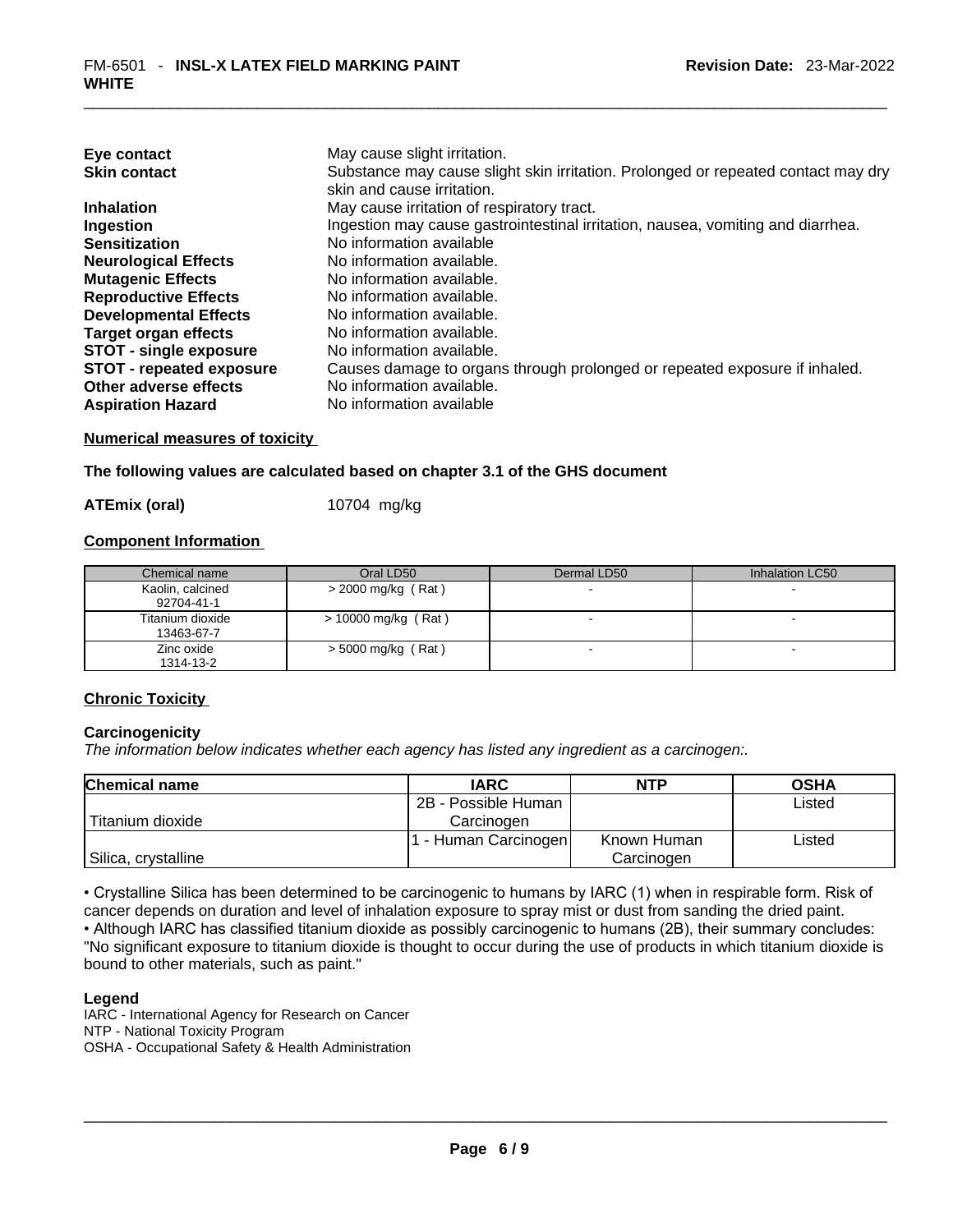# **12. ECOLOGICAL INFORMATION**

#### **Ecotoxicity Effects**

The environmental impact of this product has not been fully investigated.

#### **Product Information**

#### **Acute Toxicity to Fish**

No information available

#### **Acute Toxicity to Aquatic Invertebrates**

No information available

#### **Acute Toxicity to Aquatic Plants**

No information available

#### **Persistence / Degradability**

No information available.

#### **Bioaccumulation**

No information available.

#### **Mobility in Environmental Media**

No information available.

#### **Ozone**

No information available

#### **Component Information**

#### **Acute Toxicity to Fish**

Titanium dioxide  $LC50:$  > 1000 mg/L (Fathead Minnow - 96 hr.)

#### **Acute Toxicity to Aquatic Invertebrates**

No information available

#### **Acute Toxicity to Aquatic Plants**

No information available

# **13. DISPOSAL CONSIDERATIONS Waste Disposal Method** Dispose of in accordance with federal, state, and local regulations. Local requirements may vary, consult your sanitation department or state-designated environmental protection agency for more disposal options.

#### **14. TRANSPORT INFORMATION**

**DOT** Not regulated  $\blacksquare$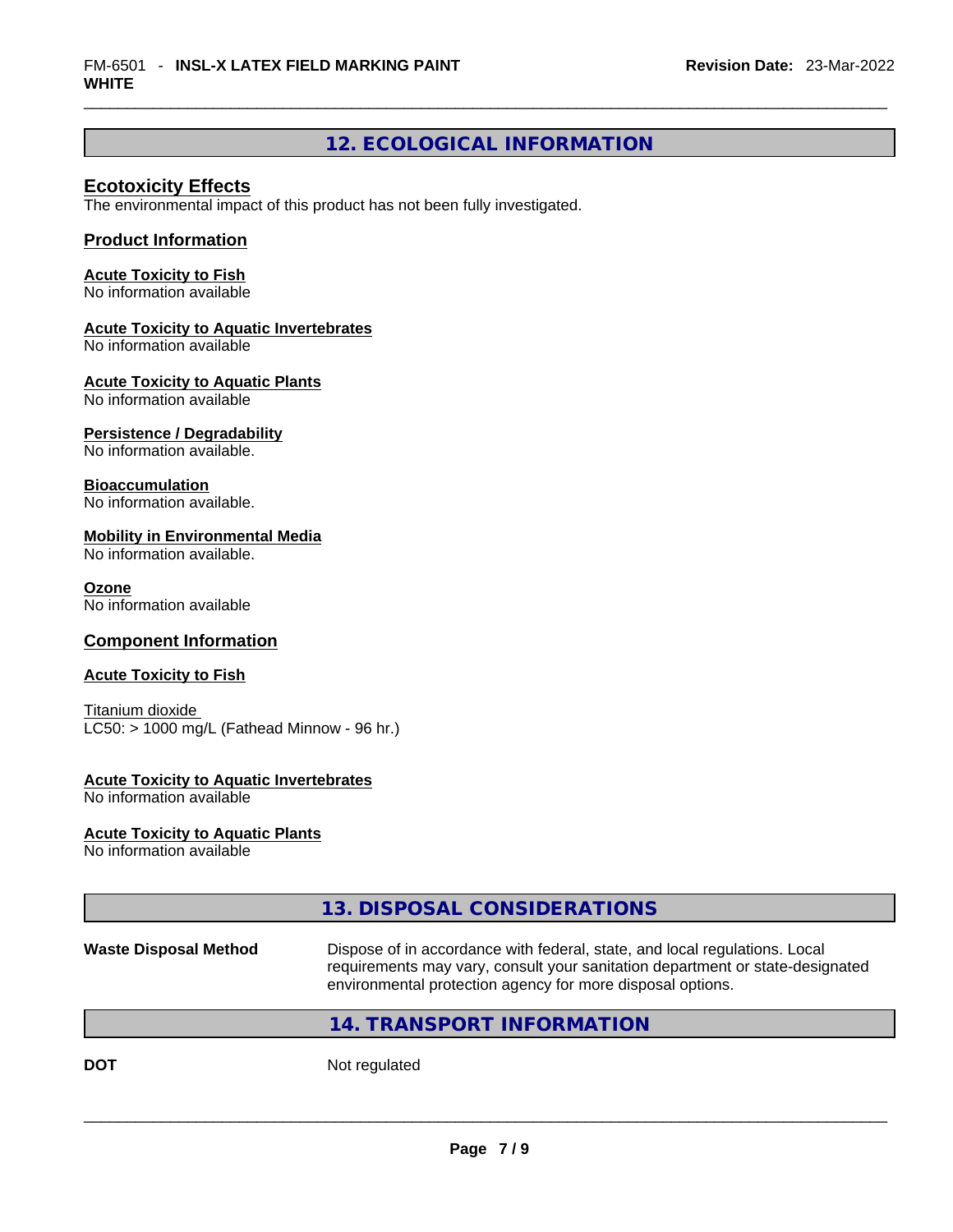| <b>ICAO/IATA</b>  | Not regulated              |
|-------------------|----------------------------|
| <b>IMDG / IMO</b> | Not regulated              |
|                   | 15. REGULATORY INFORMATION |

#### **International Inventories**

| <b>TSCA: United States</b> | Yes - All components are listed or exempt. |
|----------------------------|--------------------------------------------|
| <b>DSL: Canada</b>         | No - Not all of the components are listed. |
|                            | One or more component is listed on NDSL.   |

#### **Federal Regulations**

| SARA 311/312 hazardous categorization |     |  |
|---------------------------------------|-----|--|
| Acute health hazard                   | Nο  |  |
| Chronic Health Hazard                 | Yes |  |
| Fire hazard                           | No  |  |
| Sudden release of pressure hazard     | Nο  |  |
| <b>Reactive Hazard</b>                | No  |  |

#### **SARA 313**

Section 313 of Title III of the Superfund Amendments and Reauthorization Act of 1986 (SARA). This product contains a chemical or chemicals which are subject to the reporting requirements of the Act and Title 40 of the Code of Federal Regulations, Part 372:

*None*

#### **Clean Air Act,Section 112 Hazardous Air Pollutants (HAPs) (see 40 CFR 61)**

This product contains the following HAPs:

*None*

#### **US State Regulations**

#### **California Proposition 65**

**WARNING:** This product can expose you to chemicals including Titanium dioxide, which are known to the State of California to cause cancer, and Toluene which are known to the State of California to cause birth defects or other reproductive harm. For more information go to www.P65Warnings.ca.gov

#### **State Right-to-Know**

| Chemi<br>$     -$<br>name | Mas<br>ວບແວ<br>-- | New<br>Jersev | snovihionio<br>'lle. |
|---------------------------|-------------------|---------------|----------------------|
| imestone                  |                   |               |                      |